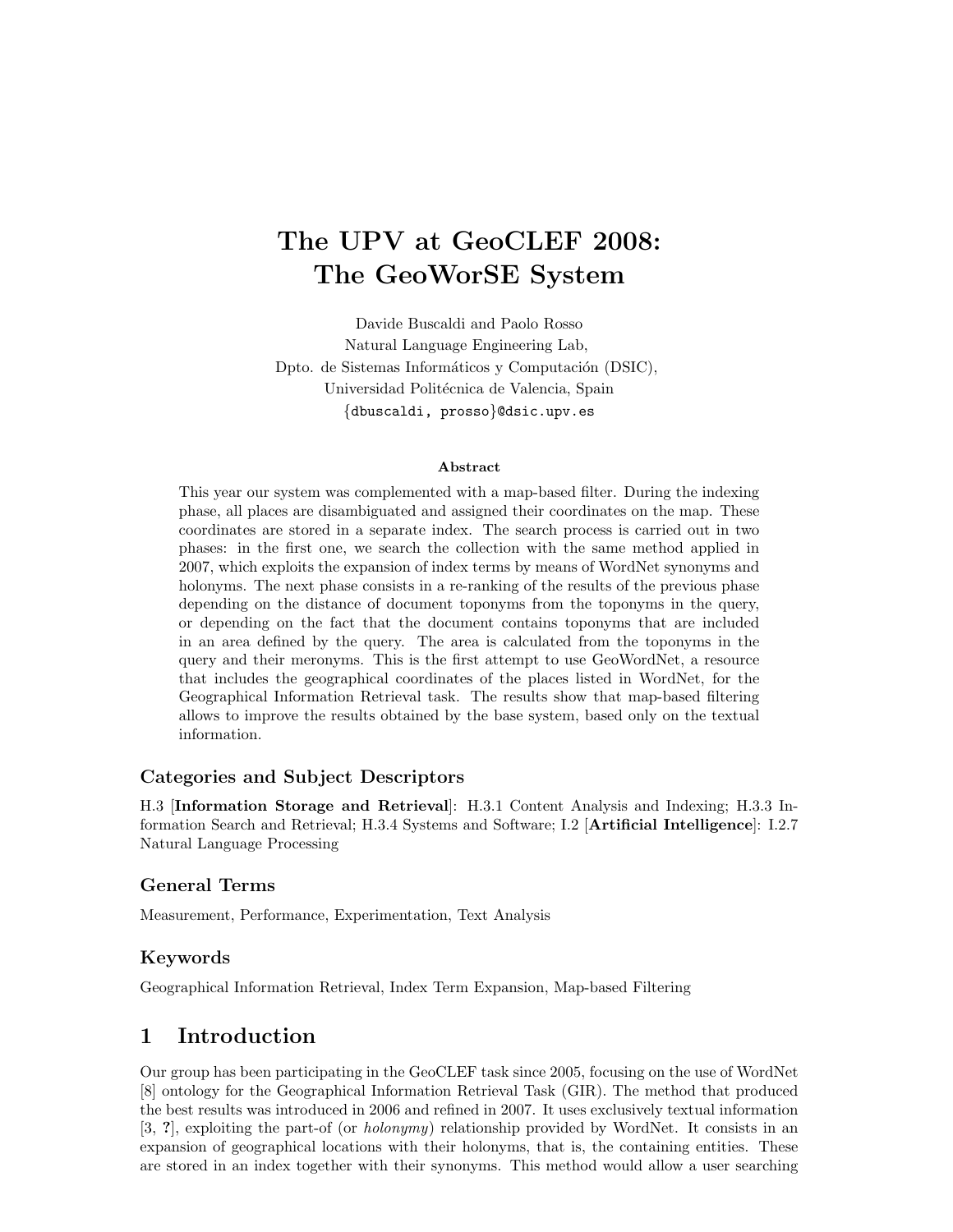for information about *Spain* to find also documents containing *Valencia*, *Madrid* or *Barcelona*, although the original document does not contain the word "Spain".

For our 2008 participation, we attempted to improve the method by introducing map-based filtering. The most succesful methods in 2006 [7] and 2007 [4] both combined textual retrieval with geographical-based filtering and ranking. This observation prompted us to introduce a similar feature in our system. The main obstacle was determined by the fact that we use WordNet, which did not provide us with geographical coordinates for toponyms. Therefore, we first had to develop GeoWordNet [2], a georeferenced version of WordNet. By combining this resource with the WordNet-based toponym disambiguation algorithm in [1], we are able to assign to the place names in the collection their actual geographical coordinates and to perform some geographical reasoning. We called the resulting system GeoWorSE (an acronym for Geographical Wordnet Search Engine).

In the following section, we describe the GeoWorSE system. In section 3 we describe the characteristics of our submissions and the obtained results.

## 2 The GeoWorSE System

The core of the system is constituted by the Lucene<sup>1</sup> open source search engine, version  $2.1$ . Named Entity Recognition and classification is carried out by the Stanford NER system based on Conditional Random Fields [5]. The access to WordNet is done by the MIT Java WordNet Interface <sup>2</sup>. The toponym disambiguator is based on the method presented in [1].

### 2.1 Indexing

During the indexing phase, the documents are examined in order to find location names (*toponym*) by means of the Stanford NER system. When a toponym is found, the disambiguator determines the correct reference for the toponym. Then, a modified lucene indexer adds to the geo index the toponym coordinates (retrieved from GeoWordNet); finally, it stores in the wn index the toponym together with its holonyms and synonyms. All document terms are stored in the text index. In Figure 1 we show the architecture of the indexing module.



Figure 1: Diagram of the Indexing module

<sup>1</sup>http://lucene.apache.org/ <sup>2</sup>http://www.mit.edu/∼markaf/projects/wordnet/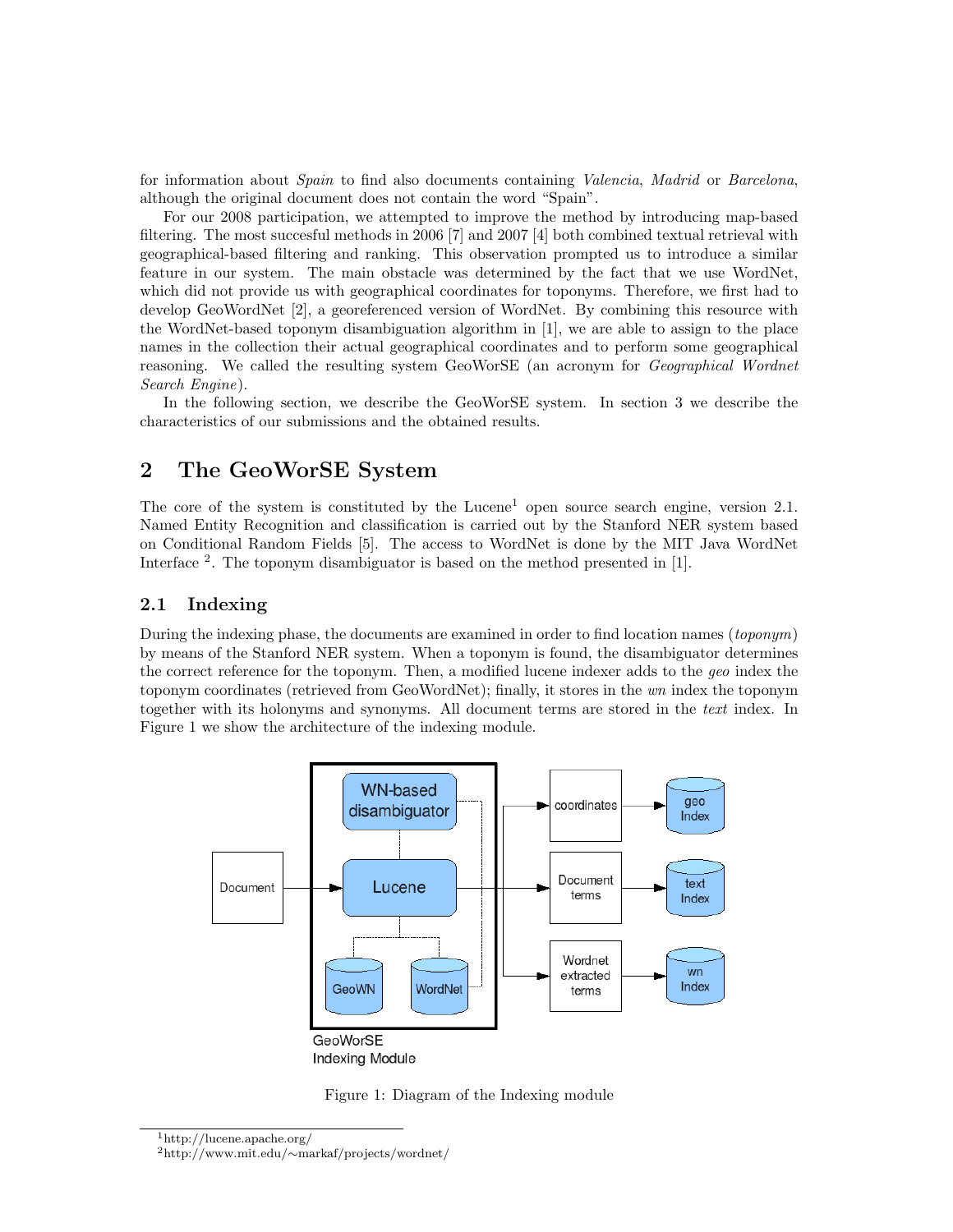The indices are then used in the search phase, although the geo index is not used for search: it is used only to retrieve the coordinates of the toponyms in the document.

#### 2.2 Searching

The architecture of the search module is shown in Figure 2.



Figure 2: Diagram of the Search module

The topic text is searched by Lucene in the text index. All the toponyms are extracted by the Stanford NER and searched for by Lucene in the wn index with a weight 0.25 with respect to the content terms. The result of the search is a list of documents ranked using the Lucene's weighting scheme (basically, this is the output that the system presented in 2007 would have returned). At the same time, the toponyms are passed to the GeoAnalyzer, which creates a geographical constraint that is used to re-rank the document list. The GeoAnalyzer may return two types of geographical constraints:

- a *distance* constraint, corresponding to a point in the map: the documents that contain locations closer to this point will be ranked higher;
- an *area* constraint, correspoinding to a polygon in the map: the documents that contain locations included in the polygon will be ranked higher;

For instance, in topic  $10.2452/58 - GC$  there is a distance constraint: "Travel problems at major airports near to London". Topic  $10.2452/76 - GC$  contains an area constraint: "Riots in South American prisons". The GeoAnalyzer determines the area using WordNet meronyms: South America is expanded to its meronyms: Argentina, Bolivia, Brazil, Chile, Colombia, Ecuador, Guyana, Paraguay, Peru, Uruguay, Venezuela. The area is obtained by calculating the convex hull of the points associated to the meronyms using the Graham algorithm [6].

The topic narrative allows to increase the precision of the considered area, since the toponyms in the narrative are also expanded to their meronyms (when possible). Figure 3 shows the convex hulls of the points corresponding to the meronyms of "South America", using only topic and description (left) or all the fields, including narrative (right).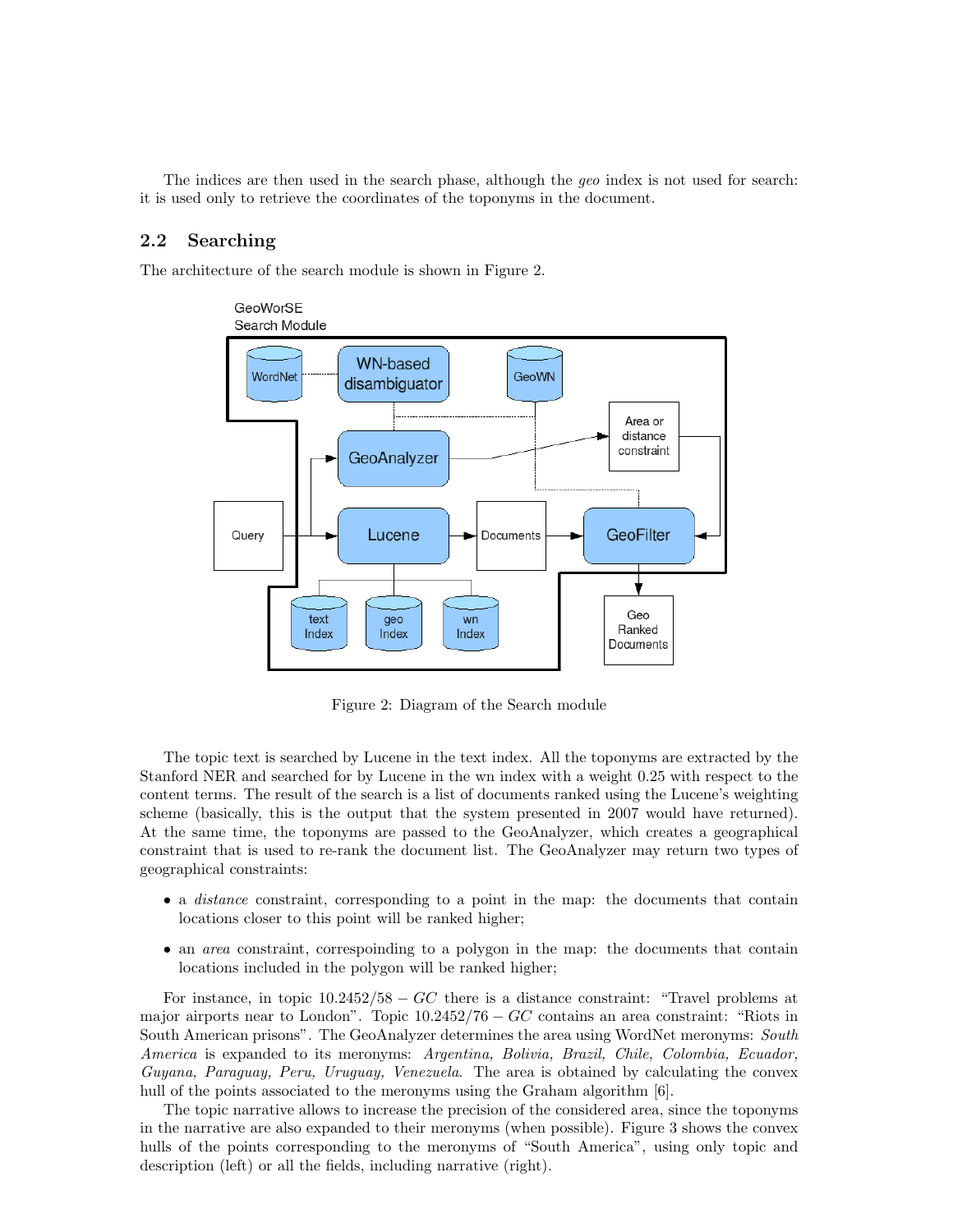

Figure 3: Areas corresponding to "South America" for topic  $10.2452/76 - GC$ , calculated as the convex hull (in red) of the points (connected by blue lines) extracted by means of the WordNet meronymy relationship. On the left, the result using only topic and description; on the right, also the narrative has been included. Black dots represents the locations contained in GeoWordNet.

The objective of the GeoFilter module is to re-rank the documents retrieved by Lucene, according to geographical information. If the constraint extracted from the topic is a *distance* constraint, the weights of the documents are modified according to the following formula:

$$
w(doc) = w_{Lucene}(doc) * (1 + \exp(-\min_{p \in P} d(q, p)))
$$
\n(1)

Where  $w_{Lucene}$  is the weight returned by Lucene for the document doc,  $P$  is the set of points in the document, and  $q$  is the point extracted from the topic.

If the constraint extracted from the topic is an area constraint, the weights of the documents are modified according to formula 2:

$$
w(doc) = w_{Lucene}(doc) * \left(1 + \frac{|P_q|}{|P|}\right)
$$
\n<sup>(2)</sup>

where  $P_q$  is the set of points in the document that are contained in the area extracted from the topic.

## 3 Experiments

We submitted a total of 6 runs at GeoCLEF 2008. Two runs were used as "benchmarks": they were obtained by using the base Lucene system, without index term expansion, in one case considering only topic title and description, and all fields in the other case. One run was generated with the system we presented in 2007 (without the re-ranking by the geofilter module). For the three remaining submissions we used the new system with topic and description only, topic, description and narrative, and a configuration that do not use wordnet information during the search phase.

In Table 1 we show the results obtained in terms of Mean Average Precision and R-Precision for all the submitted runs.

The obtained results show that the runs that used only the information contained in the Title and Description fields were considerably better than runs that included also the narrative, inverting the trend of the past GeoCLEF exercises, where TDN runs usually were better than TD ones. We analyzed the results topic by topic and compared the performance of runs that used TD only and runs that used also narrative. The topics that present the greatest difference between the two types of runs are  $10.2452/GC - 76$ ,  $10.2452/GC - 77$  and  $10.2452/GC - 91$ , in which the use of narrative makes the results worse. Figure 4 shows in detail the average difference between the two types of runs.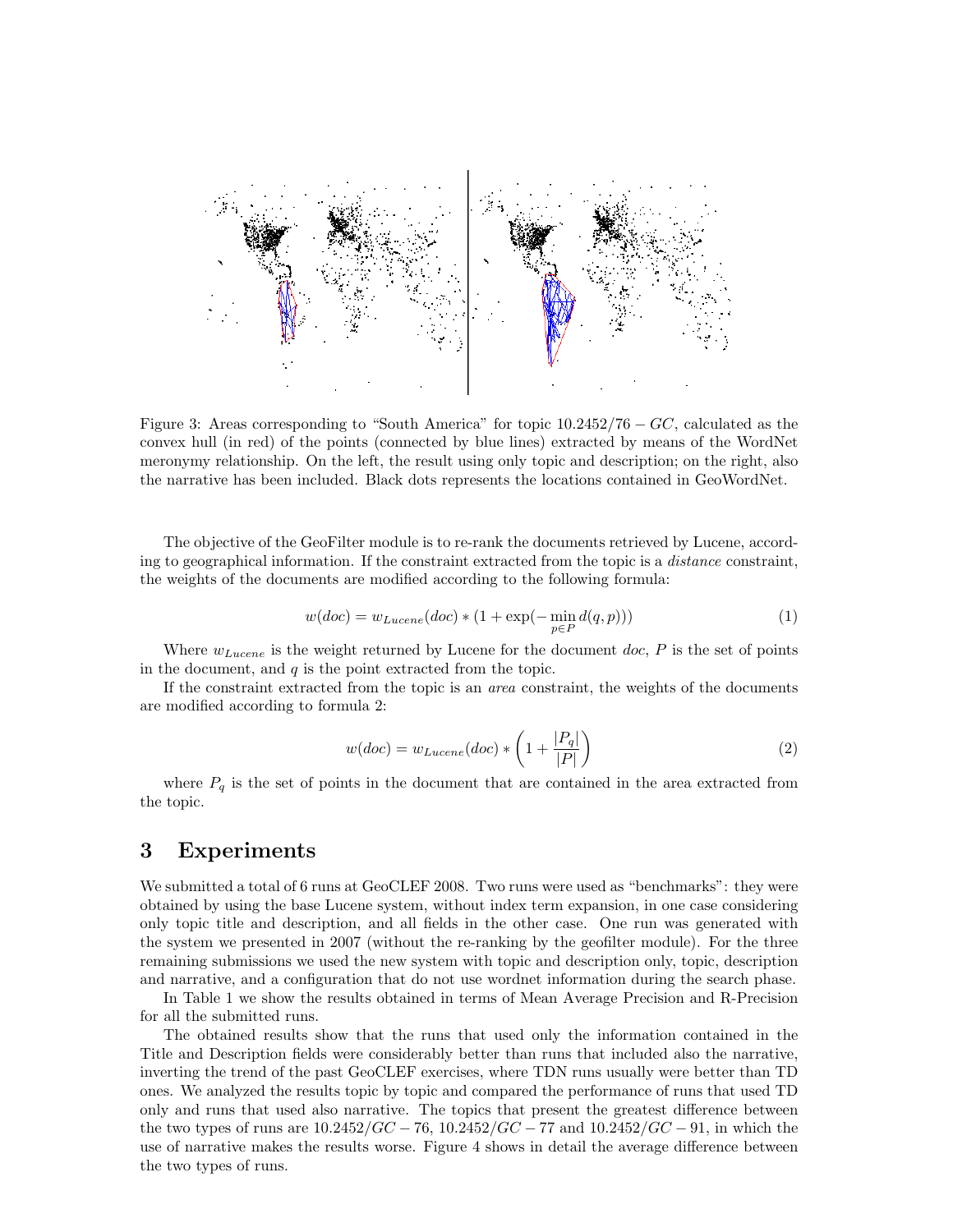Table 1: Mean Average Precision (MAP) and R-Precision obtained for all runs.

| system           | run ID          | fields     | MAP   | R-Prec |
|------------------|-----------------|------------|-------|--------|
| base system      | <b>NLEL0802</b> | <b>TDN</b> | 0.201 | 0.217  |
|                  | NLEL0804        | TD         | 0.224 | 0.248  |
| $2007$ system    | <b>NLEL0803</b> | <b>TDN</b> | 0.216 | 0.226  |
| GeoWorSE (2008)  | NLEL0505        | <b>TDN</b> | 0.204 | 0.211  |
|                  | <b>NLEL0806</b> | TD         | 0.254 | 0.262  |
| GeoWorSE (no WN) | <b>NLEL0807</b> | <b>TDN</b> | 0.202 | 0.219  |



Figure 4: Average difference (in percentage) for the mean average precision obtained with runs that used only title and description (TD) and runs that used also narrative (TDN).

The analysis of the narratives of these three runs shows that they include a long list of place names. These lists alter the balance between content keywords and geographical terms of the query, with the effect of giving more importance in the query to the geographical constraint than over the words related to the information searched for.

The comparison of the new method with the baseline obtained without the map constraint shows that map filtering allowed to improve the results over the method previously used.

## 4 Conclusions and Further Work

We introduced a map-based filtering method that allowed us to improve the results obtained with our WordNet-based method. The best results were obtained with the map-based method, taking into account only topic title and description. We believe that topic narrative could be used more efficiently to improve the map-based filtering rather than using it directly during the search phase. We plan to carry out some experiments with this configuration in order to verify our hypothesis.